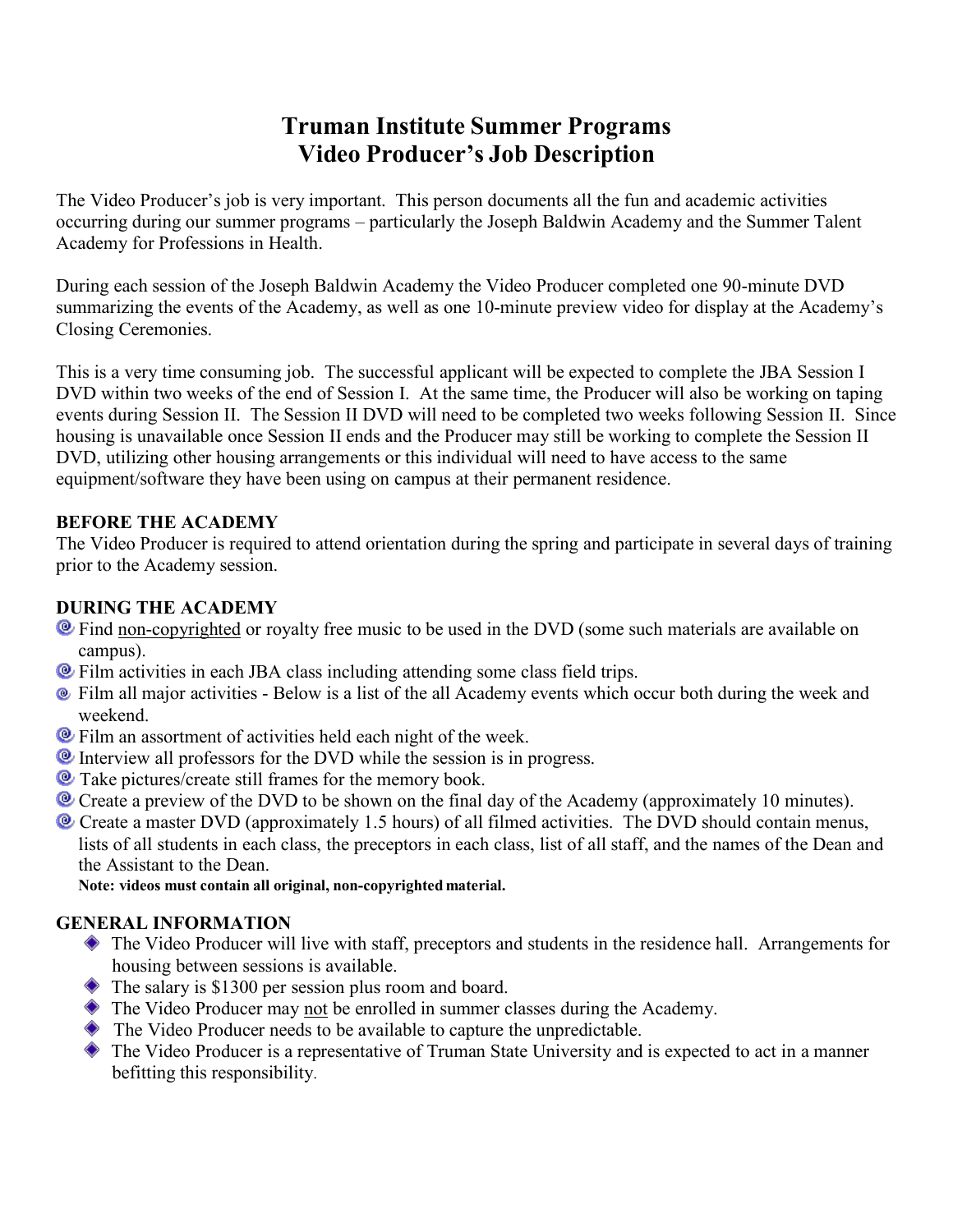#### **CONTRACT DATES**

- Session I: June  $5 -$  June 30, 2019; Session II: July 3 July 28, 2019 (or until the master videos for each session are completed). **Any side assignments for recording other Truman Institute events will be contained within the above-mentioned dates.**
- The Video Producer **must** arrive and be moved in by 12:00 pm on June 5 & July 3.
- $\triangle$  Training will begin after lunch.

### **PROGRAM DATES**

Session I: June 8– June 29, 2019; Session II: July 6 - July 27, 2019

#### **EQUIPMENT REQUIREMENTS**

Access to the required equipment is essential to completing the work of the Video Producer. The Truman Institute will supply an HD Video Camera, a tripod, and a lapel microphone. An HD- quality Flip Video Camera is also available. The Producer may use their own recording equipment provided they can demonstrate the quality of the product prior to use.

The Video Producer will be expected to provide:

- $\frac{3}{10}$  Their own computer with sufficient storage space to manage captured and edited video. An external hard drive is available on request. The Truman Institute cannot move desktop units into the dorm.
- $\frac{35}{17}$  Their own software for editing and producing the DVD (Avid, Final Cut, or Adobe Premiere are preferable. Windows Movie Maker is not acceptable.) Students with regular access to editing equipment and software (such as TMN-TV employees) may rely on those facilities provided they secure the consent of managing faculty and students.
- $\frac{35}{17}$  Students are reminded that a number of high-quality video production tools are available during limited hours in Pickler Memorial Library.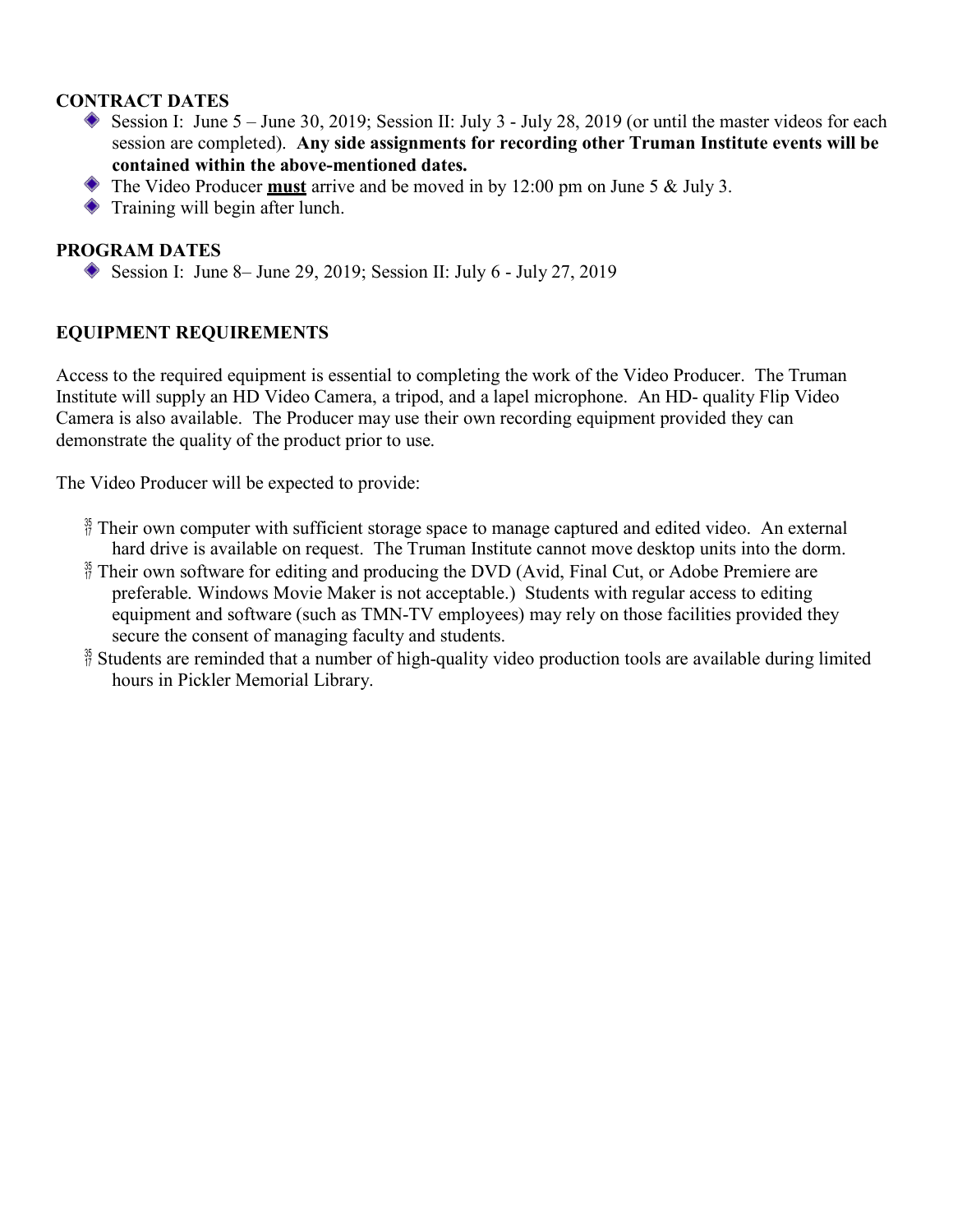## **Both "All Academy" events and minor activities listed will occur in Session I & II.**

### **All Academy Events**

These events will occur on week nights and weekends. All events are subject to change and videographers are expected to be available when the schedule changes.

| Week 1                 |                                                                                    |
|------------------------|------------------------------------------------------------------------------------|
| Sat                    | Check-In (9am-4pm) at Ryle Hall Main Lounge                                        |
| Sun                    | Scavenger Hunt & Picture on the Baldwin Steps (5:45pm) Mon                         |
|                        | Wal-Mart (you can ride in the buses with students) (7:30pm)                        |
| Wed                    | Game Show in the SUB or JBA Carnival on the Quad (7:30pm)                          |
| Sat                    | Lip-sync Competition from 1-5pm                                                    |
|                        | Dance from 7:30 pm-11pm (SUB Down Under)                                           |
| Sun                    | Lazy Day – watching movies (not necessary to be there at all)                      |
| <b>Week 2</b>          |                                                                                    |
| Mon                    | Wal-Mart (you can ride in the buses with students) (7:30pm)                        |
| Wed                    | Halloween (Ryle Courtyard, University Farm & Kirk Memorial for Haunted House)      |
|                        | Talent Showcase (4:15pm – Ryle main lounge)                                        |
| Friday                 | Activities as planned by Co-Activities Directors (7:30pm)                          |
| Sat                    | Quiz Bowl & Dodgeball Tournament from 1-5pm (Pershing)                             |
|                        | Dance from 7:30-10:30pm (SUB Down Under)                                           |
| Sun                    | Outdoorsey Day - Thousand Hill State Park                                          |
| <b>Week 3</b>          |                                                                                    |
| Tues                   | Activities as planned by Co-Activities Directors (7:30pm)                          |
| Thursday               | Showcase for some classes                                                          |
| Fri                    | Closing Reception – need the short video (meet at $4:45 \text{pm}$ )               |
|                        | Quiz Bowl Finals 8:00 pm                                                           |
|                        | Dance from 9:00 pm -12:00 am (SUB Down Under)                                      |
|                        | All-nighter at Pershing Arena $12:00$ am $-6:00$ am                                |
| Sat                    | Check out in Ryle Hall Main Lounge (8:00 am-11:00 am)                              |
| <b>Minor activites</b> |                                                                                    |
|                        | These are held each week night from $4:00-6:00$ pm or $7:30-9:30$ pm               |
| Sporting events        | Stud Rec Center, Ryle Courtyard, Rugby Field, Southfield, Pershing Arena, Thousand |
|                        | Hills Lake, etc                                                                    |
| Craft activities       | Ryle Lounge or in the $3rd$ or $4th$ floor lounges                                 |

- Cooking activities Ryle in the  $3<sup>rd</sup>$  or  $4<sup>th</sup>$  floor lounges
- Games Ryle Courtyard or main lounge